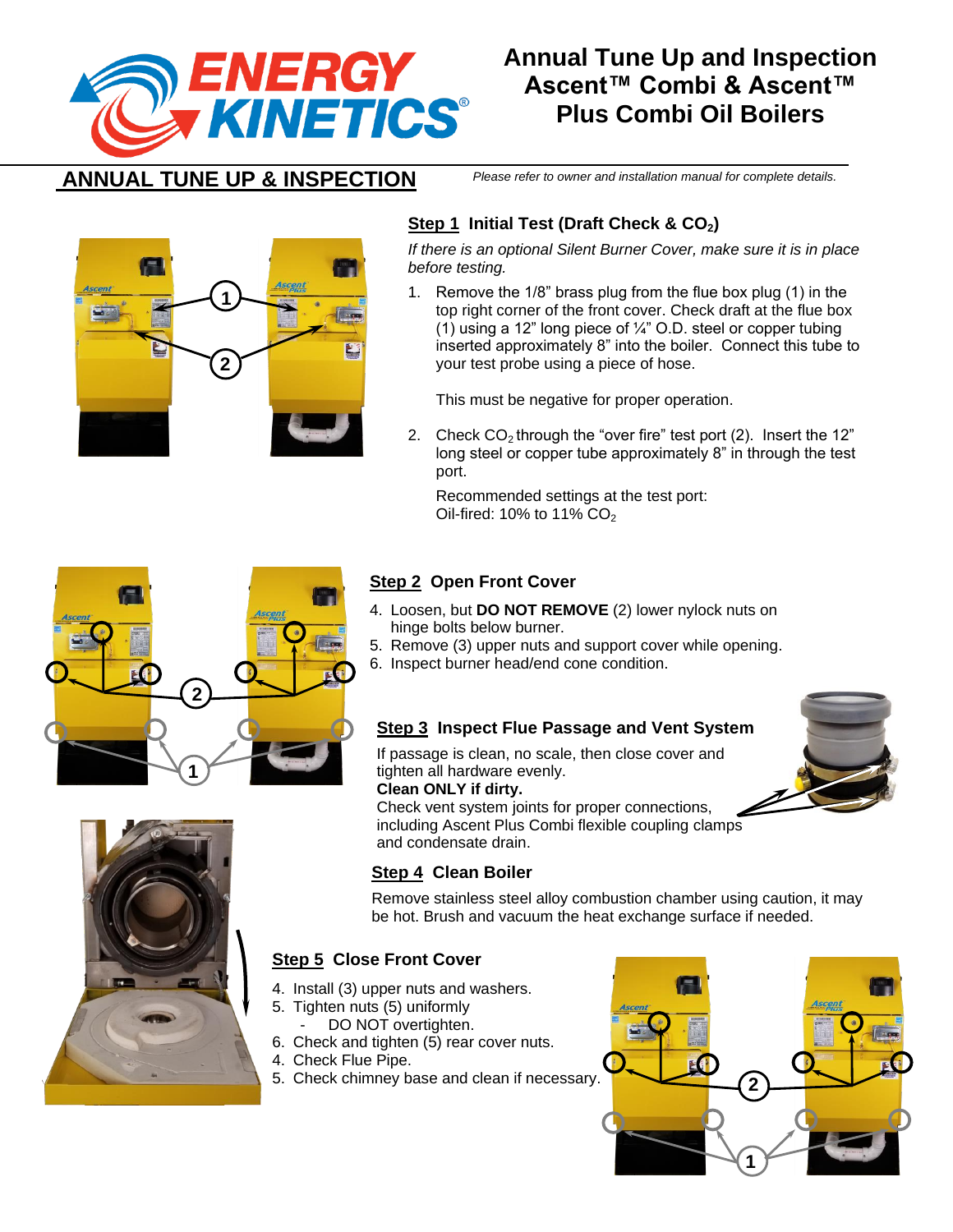

#### **Step 6 Remove Drawer Assembly**

- 5. Check Electrode Setting.
- 6. Check Porcelain Condition.
- 7. Check Nozzle for coking/heat.
- 8. Replace nozzle if necessary. *See installation manual for nozzle selection.*

#### **Step 7 Check Burner**

- 6. Check end cone through air tube opening with drawer assembly removed.
- 7. Check Fan/Air Inlet for dirt or lint.
- 8. Install drawer assembly and check ignitor.
- 9. Check Filter condition. Replace annually and if vacuum exceeds 7" for single pipe systems.
- 10. Check flexible oil line for leaks or corrosion. Gently bend hose along its length to check for hardening. Replace immediately if any of these conditions are present.

*Note: All burners require "Amulet" retention head protector.*

#### **Step 8 Zone controls**

Open/Close zone valves or operate zone circulators several times to see that they move freely.

#### **Step 9 Plate Heat Exchanger Maintenance**

- 1. Close the isolating ball valve located on the bypass circ flange, connect a drain hose to the hydronic bypass y-strainer, open flush valve, and flush into a bucket to remove debris. Close flush valve, remove drain hose, open isolating ball valve on bypass circ flange, and confirm boiler pressure is adequate, adding makeup water if necessary.
- 3. Open a fixture and wait until hot water is continuously flowing. Turn the mixing valve up and down in temperature to ensure that it moves freely. Set the mixing valve temperature feeding the domestic hot water fixtures to the desired temperature of approximately 120°F using mixing valve.

Note: If the domestic water supply is "hard" with high mineral or lime content, clean and flush when necessary. Symptoms include poor hot water quality or low domestic hot water flow. See Hot Water Maintenance for mineral cleaning and flushing instructions. Consider installing Scale Stopper (EK P/N: 10-0650) or water softener in hard water conditions so recurring plate heat exchanger cleaning will no longer be necessary in most circumstances.